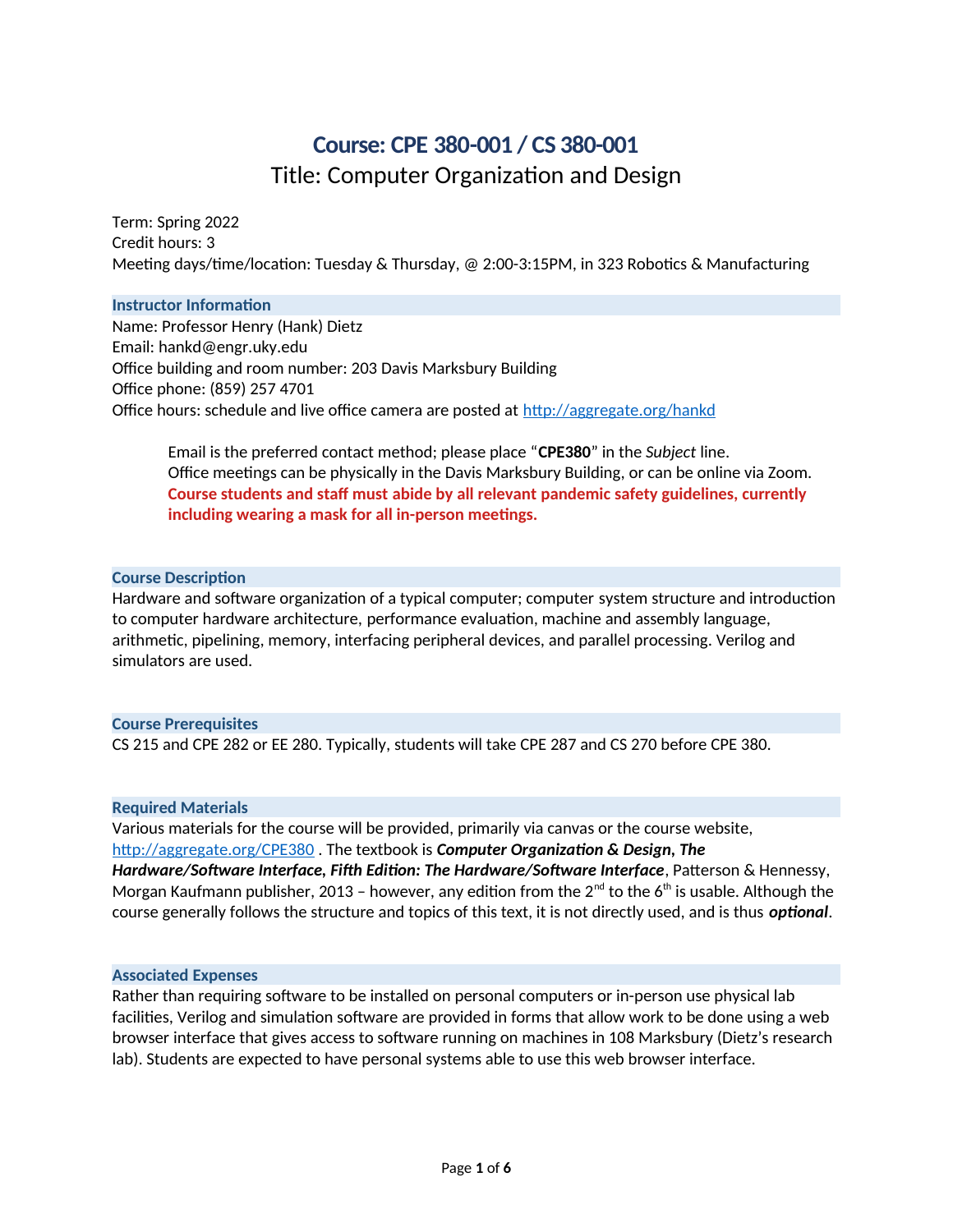## **Activities Outside of Regular Class Meetings**

Generally, there will be one class meeting including a tour of the 108A Marksbury supercomputer machine room. If the pandemic makes a physical tour impractical, a virtual tour will be given instead. The class enrollment is too large to fit everyone in one tour timeslot, so multiple timeslots are generally scheduled and the key material discussed in the tour also is made available via the course website.

## **Skill and Technology Requirements**

Students are expected to have some C/C++ programming experience, exposure to digital logic design, and generally be computer literate.

*For technical/account help, students can contact Information Technology Services by phone 859-218- HELP (4357) and via the [ITS Customer Services](https://www.uky.edu/its/customer-support-student-it-enablement/customer-services) page. [\(https://www.uky.edu/its/customer-support](https://www.uky.edu/its/customer-support-student-it-enablement/customer-services)[student-it-enablement/customer-services](https://www.uky.edu/its/customer-support-student-it-enablement/customer-services))* 

## **Student Learning Outcomes**

After completing this course, a student will be able to:

- Describe the levels of software and hardware in a computer system and the meaning and purpose of an Instruction Set Architecture (ISA) [1]
- Analyze, evaluate, and compare the performance of computers [2,4,6]
- Describe how specific high-level-language program constructs are implemented in assembly and machine language for various computers [1]
- Write and run programs on a simulator for a designed computer  $[1,6]$
- Describe how computers perform integer and floating-point (IEEE 754 format) addition, subtraction, multiplication, and division/reciprocal [1]
- Organize, and design at the gate and register level, the datapath, control, and memory of a simple computer[1]
- Describe pipelining, speculation, and various other modern architectural features [1]
- Describe how Verilog HDL implementations of various computer subsystems work [1]
- Understand the historical and continuing evolution of computing systems and the effects of technological changes on computer design [7]

*The 1-7 Computer Engineering Program Student Outcomes are listed at [http://www.engr.uky.edu/about](http://www.engr.uky.edu/about-us/accreditation/computer-engineering)[us/accreditation/computer-engineering](http://www.engr.uky.edu/about-us/accreditation/computer-engineering) – each of the above course outcomes is marked with the most relevant program outcome number(s) in [].*

## **Regular and Substantive Interaction/Academic Engagement**

As per <https://www.uky.edu/tlai/compliance-faculty>, regular and substantive interaction (RSI) opportunities will be provided to ensure academic engagement even if portions of this nominally inperson course are taught using online mechanisms (e.g., due to pandemic-related issues).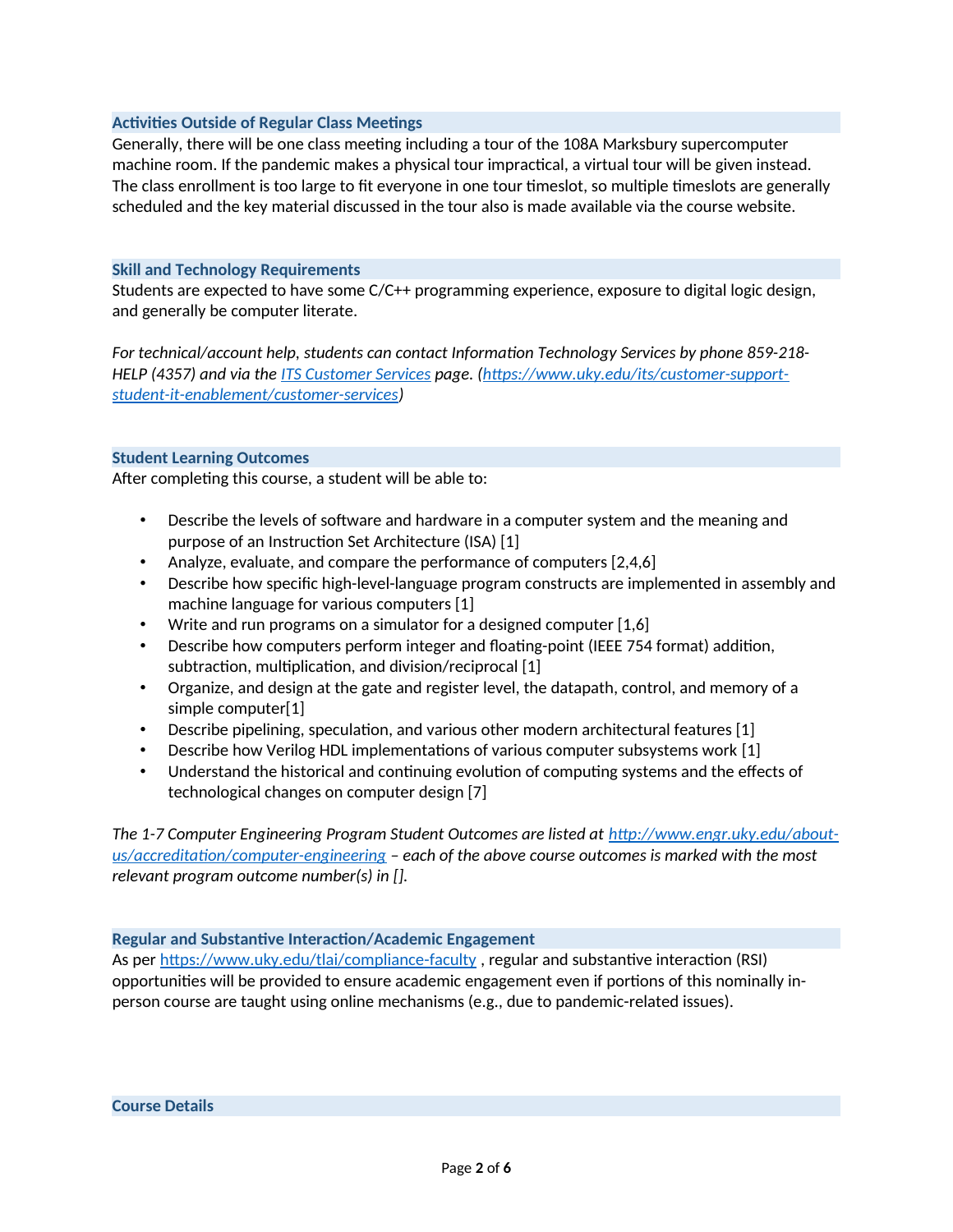# *Tentative Course Schedule*

| <b>Topic</b>                                                        | <b>Lectures</b> | Exam           |
|---------------------------------------------------------------------|-----------------|----------------|
| <b>Introduction</b>                                                 | 3               | 0              |
| A simple multi-cycle machine                                        | 4               | 0              |
| Performance evaluation                                              | $\overline{2}$  | Ω              |
| Review for Exam 0                                                   |                 |                |
| Machine and assembly language (generic, SIMD/MIMD, MIPS)            | 4               | 1              |
| Arithmetic integer and floating point, with Verilog implementations | 4               | 1              |
| Single-cycle machine design                                         | 2               | 1              |
| Review for Exam 1                                                   |                 |                |
| Pipelined machine design                                            | $\overline{4}$  | $\overline{2}$ |
| Memory hierarchy and I/O                                            | 3               | 2              |
| Parallel processing, advanced architecture, including lab tour      | 2               | 2              |
| Review for Final Exam                                               |                 |                |

The above schedule roughly follows the flow of the various versions of the (optional) text listed above, with the main difference being the introduction of the multi-cycle machine.

## *Course Activities and Exams*

There are three exams planned. Exam 0 and exam 1 will each cover approximately 1/3 of the material and will be administered online using software that allows each student to take the exam at a time of their choosing within a window of several days. The third exam will be the final exam, which may be given either online or in person in the timeslot designated by the registrar: **1:00-3:00PM on Thursday, May 5, 2022**. (It originally was planned to be in person in Fall 2021, but was shifted to online to better accommodate those affected by pandemic-related issues.) It would be appropriate to think of the final as being essentially a third exam, covering the last 1/3 of the material, merged with a similar-sized comprehensive exam. Thus, exams 0 and 1 each will count for approximately 15% of your grade, while the final will count for about 30%.

The remaining 40% will be divided between homework assignments/projects and possibly random inclass quizzes. In Fall 2021, there were seven homework assignments/projects weighted equally, and that is the expectation for this semester. All homeworks are submitted online. There were no in-class quizzes last semester, but if any are given this semester, they will be given in class without prior warning and each will be worth 2% of your grade. A quiz missed cannot be made up, but if it is missed for an excused absence, the quiz will be treated as having earned full credit.

Of course, especially in these pandemic times, we reserve the right to adjust the course activities and grading scheme should any unanticipated issues make it appropriate to do so. Students would be notified of any significant changes via canvas and/or the course web site.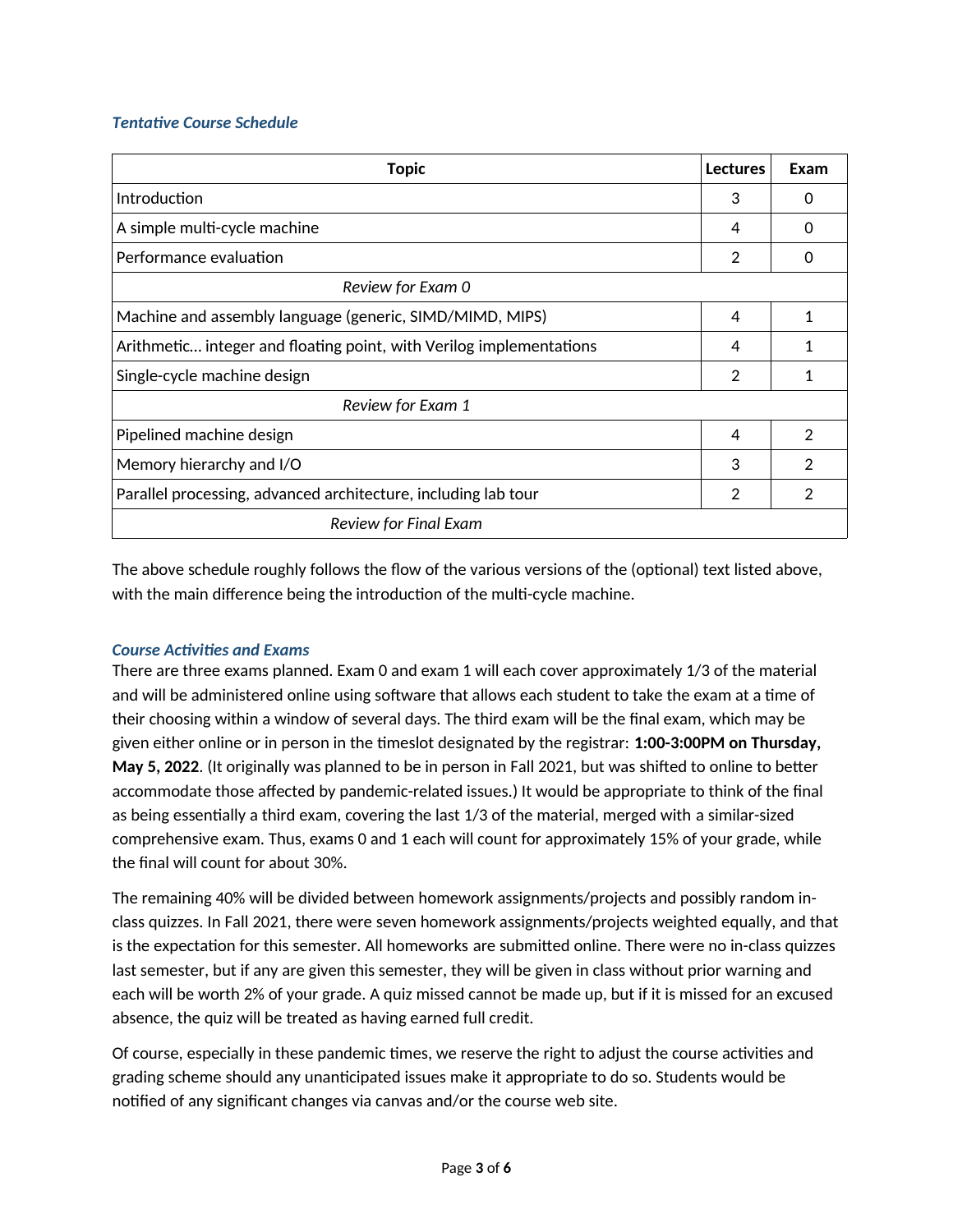# *Grading Scale*

Nominally, the grading scale is:

*90 – 100% = A 80 – 89% = B 70 – 79% = C 60 – 69% = D Below 60% = E*

Adjustments may be made to scores of specific graded materials (e.g., adjusting everyone's score for exam 1 if there was an issue with a question)

## *Midterm Grades*

*For undergraduates, midterm grades will be posted in myUK by the deadline established by the University Senate and published in the [Academic Calendar](http://www.uky.edu/registrar/content/academic-calendar). [\(http://www.uky.edu/registrar/content/](http://www.uky.edu/registrar/content/%E2%80%8Cacademic-calendar) [academic-calendar\)](http://www.uky.edu/registrar/content/%E2%80%8Cacademic-calendar) . Note that midterm grades will be based on the work completed and graded up to that point, which do not necessarily have the same exam vs. homework ratio as the course overall. For this reason, the midterm grade may be computed by a different weighting formula than your course grade in order to better estimate your likely performance in the course as a whole based on the work done to that point.*

## *Attendance Policy/Acceptable Documentation*

The University of Kentucky generally expects appropriate documentation for an excused absence: e.g. a letter from a healthcare provider. In general, notification beforehand via email to [hankd@engr.uky.edu](mailto:hankd@engr.uky.edu), with "CPE380" in the subject line, will be accepted as a valid reason for an excused absence. Students missing class meetings generally are responsible for catching-up on the material missed even if the absence is excused. However, an excused absence will avert being penalized if a quiz is missed, and class presentation recordings may be made available to help those with an excused absence.

## **Assignment Policies**

*Assignment Submissions*

All assignments will be collected electronically using software to be discussed in class and via canvas.

## *Returning Assignments to Students*

The system we created for online exams will immediately let the student know their grade, but will not allow access to the graded exam until after the window for taking the exam has closed. The graded final exams are kept on file and can be accessed by meeting with the course instructor. Assignments and quizes may be handled in different ways. The course TA normally will be doing most grading of assignments, and is thus the best contact to review your performance with.

## *Late Assignments*

Online exams and assignments are expected to be submitted no later than the specified deadline, but the server will accept late submissions. Except where University Senate Rules about excused absences apply, it is entirely at the discretion of the instructor as to how much, if any, credit will be awarded for a late submission. Late assignments that are submitted after the assignment answers are posted or discussed in class are given zero credit, but ones submitted before any answers have been made available are more likely to be given some credit. It is also useful to note that any assignment can be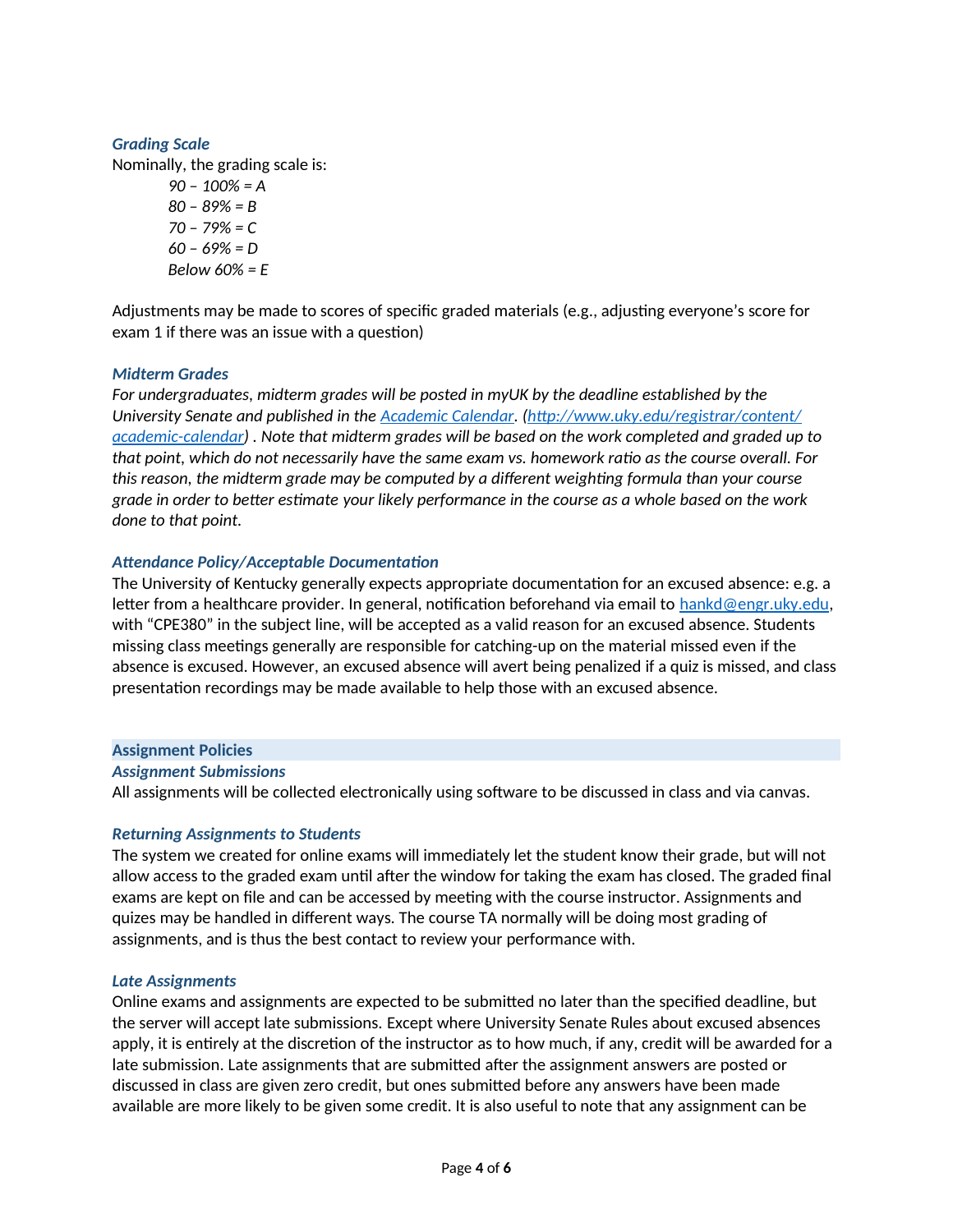submitted multiple times without penalty, and all such submissions are typically logged, but generally only the last one submitted before the deadline is considered for grading.

## *Assignments Due during Prep Week*

No assignments will be due during Prep Week (which isn't really a week long). However, it is possible that activities making-up for an absence would be scheduled during that time.

#### **Academic Policy Statements**

Whatever is stated in the current Senate's **Academic Policy Statements** document applies.

**Academic Offenses (Cheating, Plagiarism, and Falsification or Misuse of Academic Records)** Whatever is stated in the current Senate's [Rules Regarding Academic Offenses](https://www.uky.edu/universitysenate/ao) document applies.

In the classroom, students should not take any actions that would disrupt the classroom environment (e.g., talking on a cell phone during class). In general, students are expected to behave in a respectful way towards their fellow students, the TA, and the instructor. **Failure to follow University of Kentucky guidelines involving appropriate precautions against spread of the pandemic will be treated as very serious offenses and dealt with as specified by the University.**

Students are expected to generally behave in an ethical manner, but violations will be treated as serious offenses. Altering graded exams and then submitting them for regrade is obviously unethical, but you do not need to be trying to enhance your grade in order for your behavior to be inappropriate. For example, attempts to break into computer accounts associated with this course or to falsely identify yourself are serious ethical violations even if there was no intent to "cheat" per se.

There are lots of study materials for this course, including old exams, widely available; using them as study aids is perfectly acceptable, but be warned that an apparent reuse of an old question usually has the question slightly reworded so that repeating the old answer will get no credit. Although students are encouraged to discuss course material with one another, everything you submit must be entirely your own original work. Similarly, for in-class exams that specify no textbooks, no calculators, etc., use of the banned resources is a serious offense. Online exams will specify what is and is not permitted, but the general rule is that referencing your notes, looking at online materials at the course web site, etc. is OK – however, getting help from another human while working on an online exam is not OK. Neither is it permissible for you to offer such help to a classmate.

## **Resources**

There are a wide range of resources available to help you with this course, the most relevant of which will be cited at either canvas or the course web site. Arguably the most important resources are the instructor, TA, and your classmates – and you are strongly encouraged to interact.

In addition, the University of Kentucky offers facilities/services such as Distance Learning Library [Services](https://libraries.uky.edu/page.php?lweb_id=1020) and [Tutoring and Coaching Resources.](https://www.uky.edu/studentacademicsupport/free-tutoring-and-coaching-resources) **Diversity, Equity, and Inclusion**

The Senate [Syllabus Statement on Diversity, Equity, and Inclusion \(DEI\)](https://www.uky.edu/universitysenate/syllabus-dei) applies. Basically, I expect that we will all be open and nice to each other – that's what makes the best academic environment. **Student Resources**